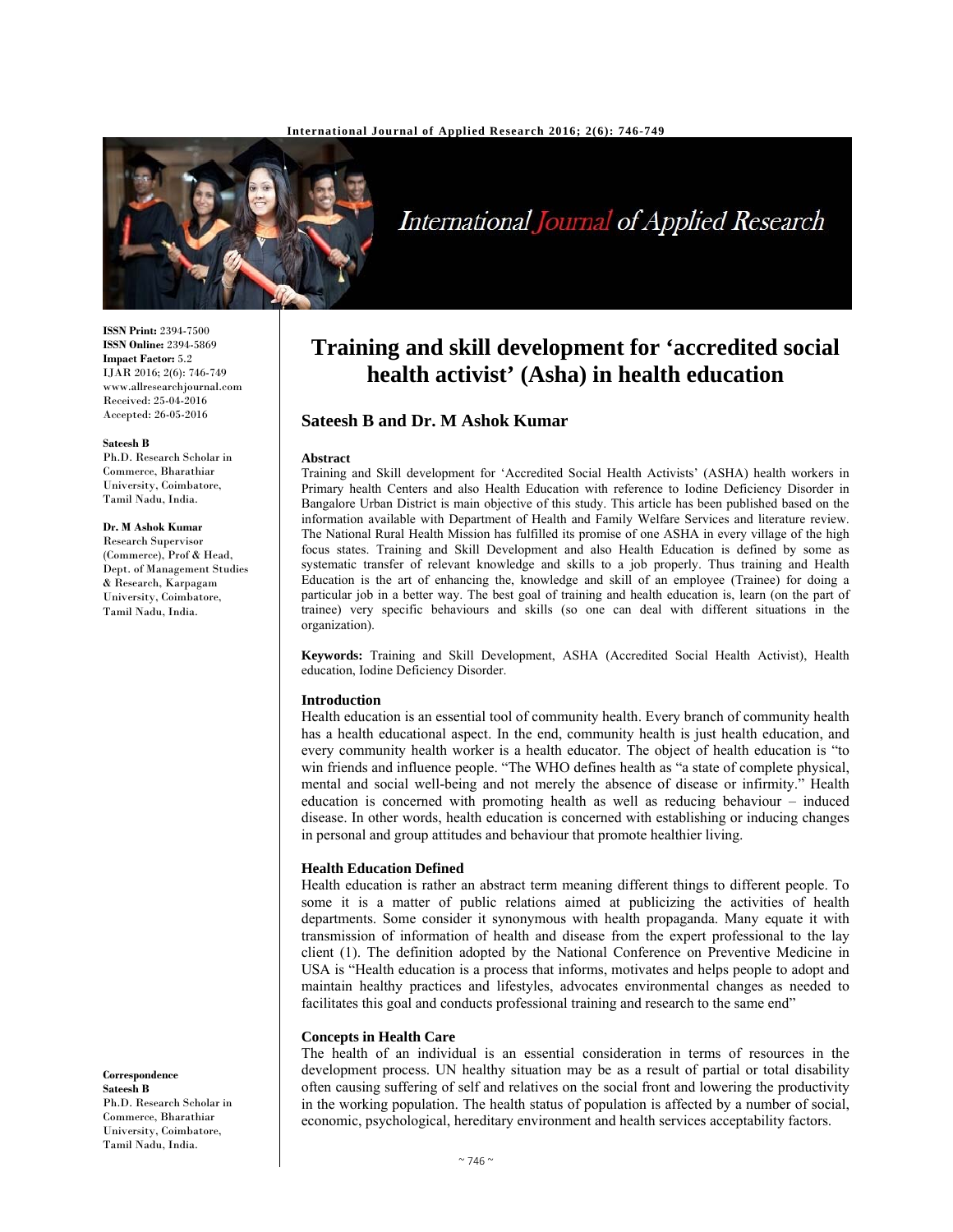International Journal of Applied Research

Good health is a prerequisite to human productivity and the development process. It is essential for economic development. A healthy community is the infrastructure up on which an economically viable society can be built. Unhealthy people can hardly be expected to take any valid contribution towards development programmes. Health is man's greatest possession, for it lays a good foundation for happiness. Health care, in its domain covers 'Application of simple procedure availability of profiles professional management. Specialized investigations state of the art equipment strict quality control through high tech equipment. Timely availability of services both medical and paramedical total coverage of services under one roof.

## **Health Services**

The word health can be traced to its Anglo Saxon root, which means 'hale' sound or whole. Health is defined in the first five year plan of Government of India as a positive state of wellbeing in which harmonious development of mental and physical capacities of the individual lead to enjoyment of a rich and full life. It implies adjustment of the individuals to his total environment, physical and social. WHO puts as a state of complete physical, mental, and social wellbeing and not merely absence of disease or infirmity care of the sick has always been closely linked with the economic and social development of people.

## **Objectives of Health Education The main objectives of health education are**  (A) **Informing people**.

For thousands of years, disease and death have been accepted with resignation as normal ingredients of daily life. Today this resignation is unacceptable. Discoveries in medical science have enabled us to reduce them to reasonable proportions. The first directive of health education is to inform people or disseminate scientific knowledge about prevention of disease and promotion of health. Exposure to knowledge will melt away the barriers of ignorance, prejudices and misconceptions, people may have about health and disease. This creates an awareness of health needs and problems and also of responsibilities on the part of people.

# **(B) Motivating people**

The second objective is more important than the first. Simply telling people about health is not enough. They must be motivated to change their habits and ways of living, since many present day problems of community health require alteration of human behavior or changes in the health practices which are detrimental to health, viz. pollution of water, out-door defecation, indulgence in alcohol, cigarette smoking, drug addiction, physical inactivity, family planning, etc. Health education must provide learning experiences which favorably influence habits, attitudes and knowledge relating to individual, family and community health. The accent should be on motivating the ' consumer ' to make his own choices and decisions about health matters, that is, what kinds of health actions to be taken, and when and under what conditions to take them.

# **(C) Guiding in to action**

Health education can and should be conducted by a variety of health, education and communication personnel, in a variety of settings, starting with the physician. People need help to adopt and maintain healthy practices and life-styles, which may be totally new to them. Governments have a major

responsibility to provide necessary infrastructure of health services. People need to be encouraged "to use judiciously and wisely the health services available to them". A case in point is the current inadequate or under- utilization of health services provided by the Government. National health programmes such as the family welfare programme, tuberculosis control programmes and expanded immunization programmes have fallen short of achieving their targets for want of individual and community participation. Health administrators are now recognizing that health education provides the 'cement' that binds to gether the 'bricks' of the health programmes, particularly through enlisting the active participation and action of the people in health programmes. Many governments are now beginning to realize that the services and facilities they provide to improve the socioeconomic and health status of the people will not be fully effective unless the people not only make use of these services but also undertake various practical self-help measures to improve their own health status and the communities in which they live.

# **Research Methodology**

## **Secondary Sources**

The present study have been obtained from the secondary sources like various international agencies like Who, Unicef, World Bank. These agencies have been providing technical and material assistance in the implementation programme such as Iodine Deficiency Disorder programme etc.

# **Approaches to Public Health**

# **There are three well known approaches to public health. Regulatory Approach**

The regulatory or legal approach seeks to protect the health of the public through the enforcement of laws and regulations, e.g Epidemic diseases Act, Food adulteration Act etc. The best laws are but waste of paper if they are not appreciated and understood by the people. They may be useful in times of emergency or in limited situations, e.g. fairs, festivals and epidemics, but they are not likely to change human behavour. In areas involving personal choice (e.g. giving up smoking, family planning) laws have little place in a democratic society. The legal approach has also the disadvantage that it requires vast administrative machinery to enforce laws and also involves considerable expenditure.

## **Service Approach**

The service or approach aims at providing all the health facilities needed by the community in the hope that people would use them to improve their own health. The service approach proved a failure when it was not based on the "felt needs" of the people. For example, when water seal latrines were provided, free of cost, in some villages in India under the community Development Programme, people did not use them. This serves to illustrate that we may provide fee service to the people, but there is no guarantee that the service will be used by them.

## **Educational Approach**

The educational approach is a major means to day for achieving change in health practices and the recognition of health needs. It involves motivation. Communication and decision making. The results, although slow, are permanent and enduring. Sufficient time should be allowed to have the desired change brought about. There are certain problems which can be solved only through the education, nutritional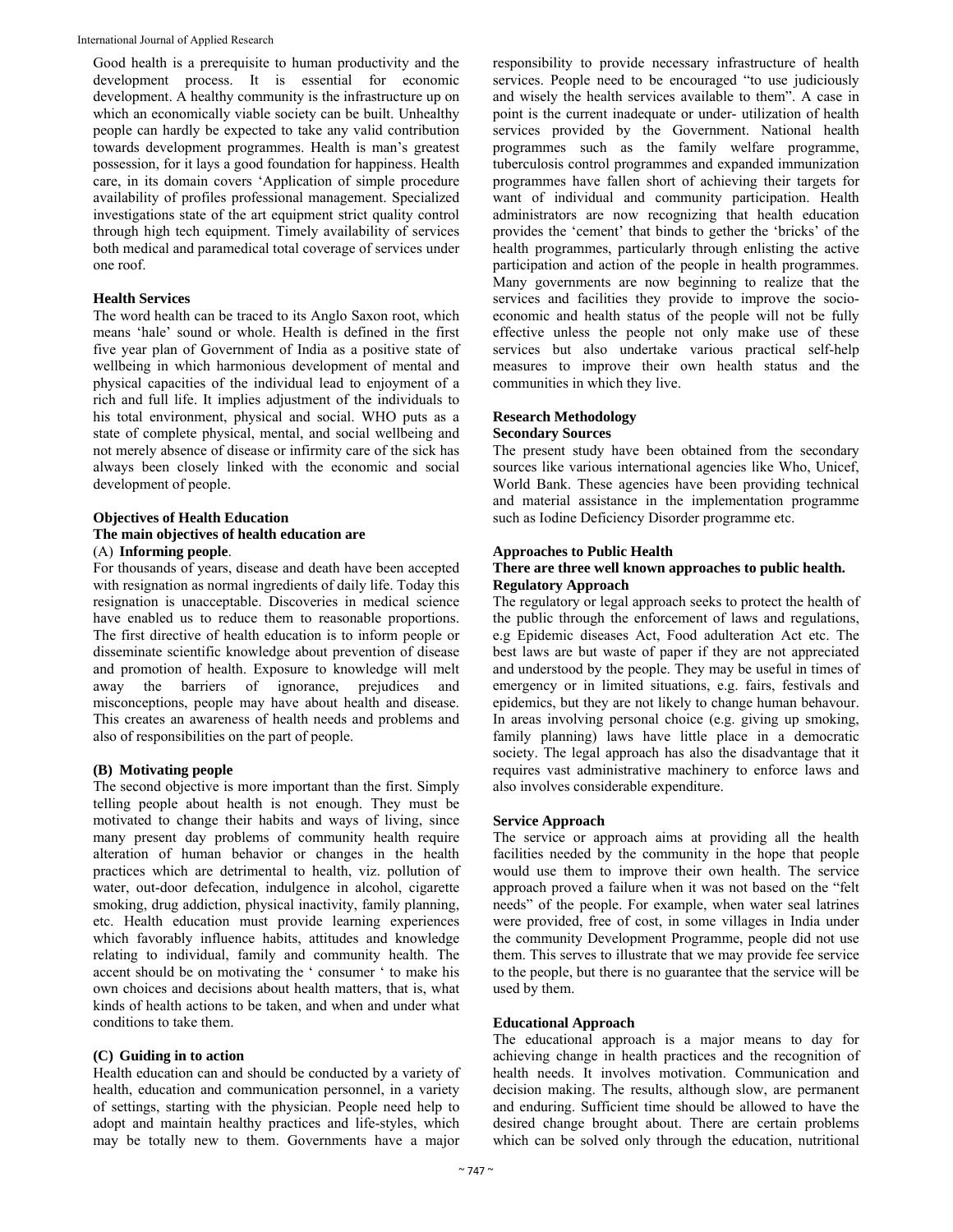problems, infant and child care, personal hygiene, family planning. The educational approach is used widely today in the solution of community health problems. It is consistent with democratic philosophy which does not 'order' the individual.

The educational approaches may be classified as 1.individual and family approach, 2. Small group approach, and 3. Mass approach. Since individuals vary so much in their socioeconomic conditions, traditions, attitudes, beliefs and level of knowledge a single educational approach may not be suitable. Combinations of approaches must be evolved depending upon local circumstances.

The "ASHA" programme is considered as being vital to achieving the goal of increasing community engagement with the health system, and is one of the key components of the National Rural Health Mission (NRHM). The ASHA is a woman selected by the community, resident in the community, who is trained and deployed and supported to function in her own village improve the health status of the community through securing people's access to health care services. She does this through improved health care practices and behaviors and through health care provision as an essential, feasible and lifesaving at the community level. The term ASHA, whose meaning loosely translates to "hope" in English, was first mooted as an acronym for "Accredited Social Health Activist", but now used as a specific term in itself. The Programme launched in the 18 high focus states and tribal areas of all other states in the year 2006.Within two years over 300,000 ASHA had been selected and deployed. In response to popular acclaim and demand, the programme was expanded in early 2009 to the entire country. Today the programme exists in 31 states and Union Territories –with all but three states (Himachal Pradesh, Goa, and Puducherry) and two Union Territories (Daman & Diu and Chandigarh) having opted for the programme. With nearly 820,000 women being selected, trained and deployed as ASHA, in terms of scale and coverage, there are few precedents to the ASHA programme anywhere in the world.

However despite being hailed as the face of the NRHM, or as the flagship programme of the NRHM, there has also been considerable skepticism, even cynicism about the potential of such a largely 'voluntary 'community health worker programme. Doubts have been raised about its ability to yield measurable health outcomes as well as the balance between the health benefits of such a programme, and the long term Human Resource Management problems and costs that it would entail.

As different stake holders worked to shape this programme in directions which they thought fit, the design and indeed every component of the ASHA programme, was subjected to vigorous debate before being articulated as policy. Even after becoming policy, at every level of implementation, the programme is subject to varying pressures to shape it in accordance with stakeholder's frame work of understanding of how the ASHAs work leads to improved health status. Even the most rigid of guide lines become malleable under such pressures and the resultant programme yields an interesting variety of field situations across the nation.

Today, the ASHA programme has become an inherent part of the health system. Despite this several issues appears problematic. These include clarity on her current roles and responsibilities, questions of her effectiveness and health outcomes, the adequacy and quality of the training and support systems questions related her working conditions and payments and defining future role. Clarity, this programme

more than any other would benefit from evaluation studies to capture the reality of what is happening and accordingly inform decision makers of the options between which they must choose.

 ASHA will take steps to create awareness and provide information to the community on determinants to health such as nutrition, basic sanitation and hygienic practices, healthy living and working conditions, information on existing health services and the need for timely utilization of health and family welfare services.

The 'ASHA' candidates will be given training in all preventive health care aspects of pregnancy, antenatal care, delivery care, newborn care, acute respiratory infections etc. But the training does not focus on Iodine deficiency Disorder which has been considered as one of the important National Health Programme, The adequate knowledge and training to 'ASHA' has not been given by the health educator regarding the Iodine Deficiency Disorder

Iodine Deficiency Disorder one of the leading causes of stomach cancer, endemic goitre and cretinism but to wider spectrum of disability including deaf-mutism, mental retardation and various degrees of impairment of intellectual and motor functions.

The Iodine Deficiency Disorder considered as one of the important National Health Programmes, the adequate knowledge and training to 'ASHA' has not been given by the health educators elaborately.

It is vital for the success of control that 'ASHA' workers and others engaged in the programme be fully trained in all aspects including legal environment and public education. Countries implementing control programmes require a network laboratories for Iodine Deficiency Disorder and monitoring and surveillance.

India was one of the first countries globally to start a national IDD control program and IDD control programme in Indian has evolved over the years. The dynamic evolution IDD control programme and the efforts for its sustainable elimination in India provides a unique opportunity to study the interaction between research, policy, and programme and decision making process and to identify solutions for the future. Evolution of IDD control programme in India also highlights the complex policy environment in which National Health Programmes operate and to identify key enabling and impeding factors for its sustainability. This paper presents the evolutions of IDD control programme in India and lessons learned there of for successful implementation of National Health Programme.

Iodine deficiency disorder is yet another major nutrition problem in India. Till recently, iodine deficiency was equated with goiter. In recent years, it has become increasingly clear that iodine deficiency leads to a much wider spectrum of disorders commencing with the intrauterine life and extending through child hood to adult life with serious health and social implications. The social impact of iodine deficiency arises not so much from goitre as from the effect on the central nervous system.

# **Discussion and Findings**

Education is primarily a matter of communication. The health educator must know how to communicate with his audience. The purpose communication is to transmit information from one person or group of persons to other persons or groups with a view to bring about behavioral changes.

The key elements in the communication process are the communicator, the message, audience and channels of